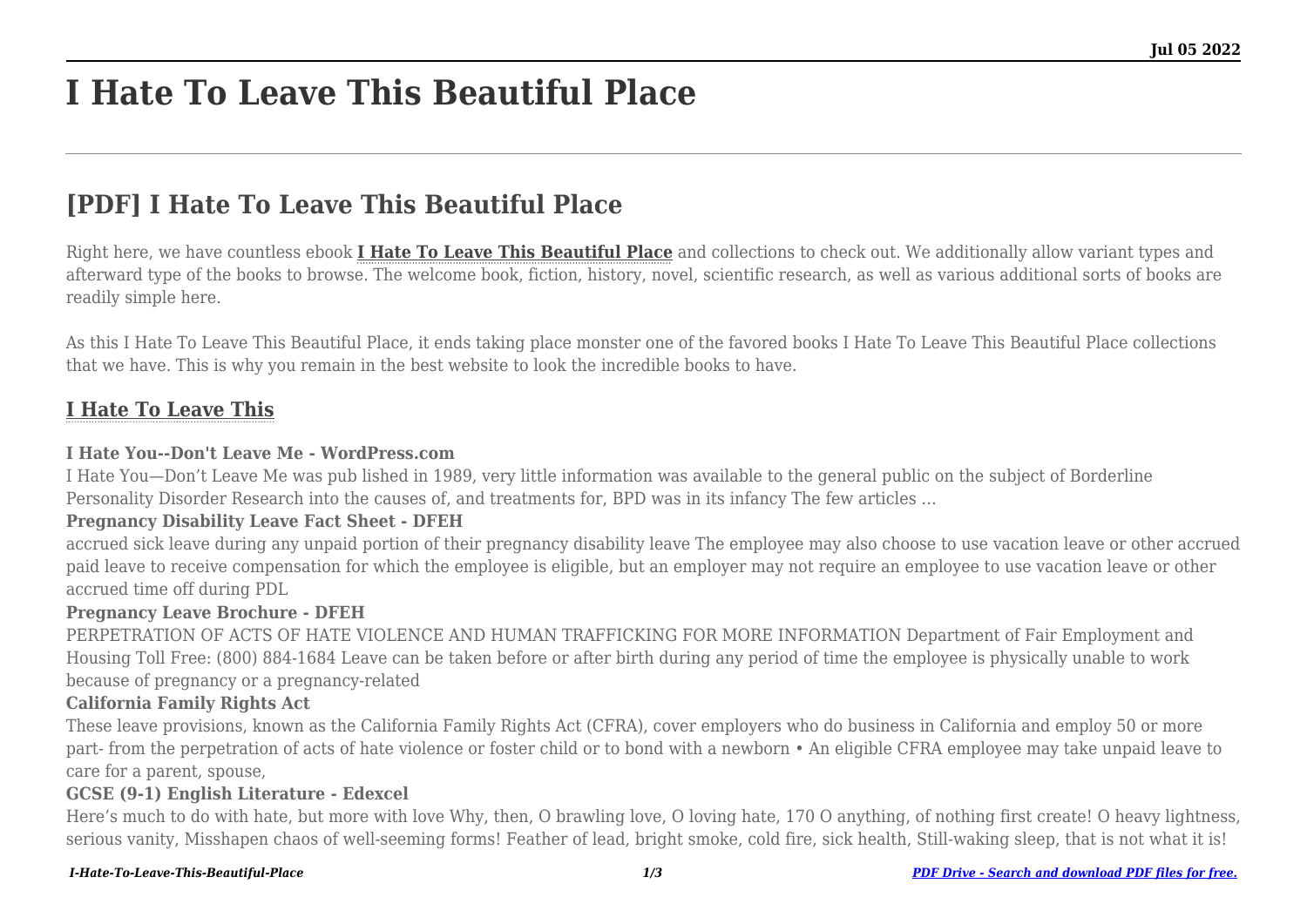### 175 This love feel I, that feel no

## **Top 8 Rules for PowerPoint Presentations - Pharmacoepi**

Leave out the sound effects and background music, unless it's related to the content being Proofread, proofread, proofread You'd hate to discover that you misspelled your company's name during your presentation in front of 40 colleagues, with your boss in the front row 8 Practice, practice, practice

### **Using Gerunds and Infinitives**

hate I hate arguing about politics I hate to argue with you like They like skiing They like to ski love Children love playing with their friends Children love to play neglect She neglected telling her about the fire She neglected to tell her the whole story prefer She prefers eating a light dinner She prefers to eat a light dinner

#### **Why Do We Think That Inflation Expectations Matter for …**

2I leave aside the deeper concern that the primary role of mainstream economics in our society is to provide an apologetics for a criminally oppressive, unsustainable, and unjust social order 1 that is equally if not more plausible, and unsound because invoking an expectations channel has

#### **Romeo and Juliet Name: UNIT TEST MULTIPLE CHOICE**

c Romeo will not leave Verona d the nurse tells the Capulets about the plan 17 Paris attacks Romeo at the tomb because Paris believes Romeo a is going to kill him b has come to damage the dead bodies or tomb c is a murderer who should be killed d married Juliet before he did 18 Juliet, the last of the major characters to die on stage

#### **NEW YORK - United States Department of Justice**

9am-5pm, where they can leave a voicemail with • To contact on behalf of a detained individual, their full name, the reason for their call, date of email immcenter@americanbarorg birth, borough they reside in, Alien registration # if Connecticut Immigrant Center Inc<sup>\*</sup>

#### **Your Guide to Clear Writing**

Most readers hate excess words and meandering sentences in any form of writing Most readers also hate the bureaucratic jargon we sometimes use in public health (think: "A comprehensive assessment was conducted prior to implementation of…") Audiences respond well to logically organized, clearly written, and effectively designed information

# **WORKSHEET 2 Phrasal verbs in context - Ljiljana Havran's Blog**

5 I like cooking dinner but I hate washing after Exercise 6 Money These phrasal verbs are all about spending and saving money Use the correct form of a phrasal verb from the box to replace the words in italics in the sentences below splash out …

## **Love That Dog: A Novel**

NOVEMBER 29 I liked those small poems we read today When they're small like that you can read a whole bunch in a short time and then in your head are all the pictures of all the small things from all the small poems I liked how the kitten leaped

#### **Precalculus - University of Washington**

this model, it will minimize the number of times you leave class in a daze In addition, spread your study time out evenly over the week, rather than waiting until the day before an assignment is due Acknowledgments The efforts of numerous people have led to many changes, corrections and improvements

**GRADE 6 READING - Virginia**